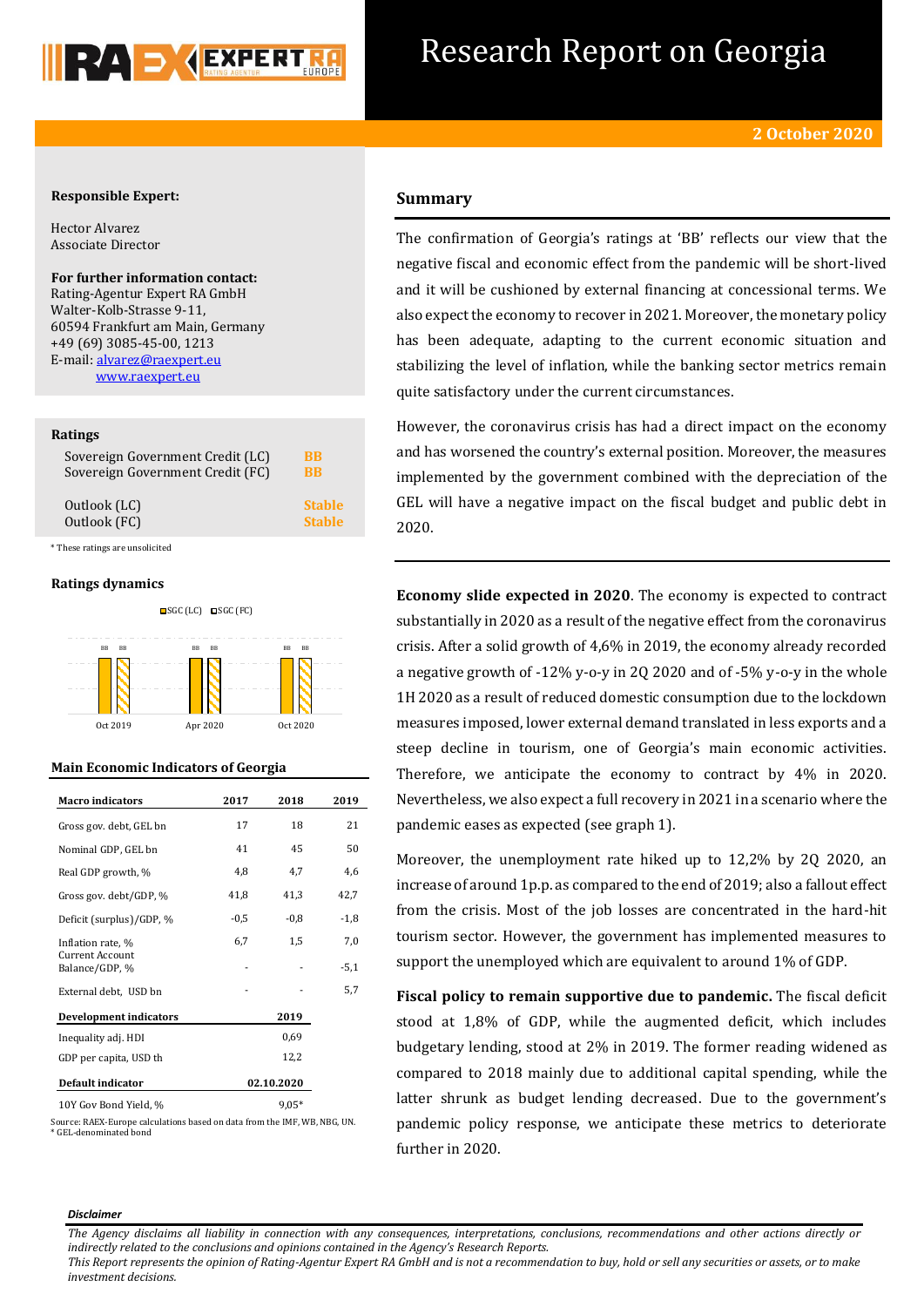**Graph 1:** Macroeconomic indicators, %



Source: RAEX-Europe calculations based on data from the IMF, Geostat and NBG





Source: RAEX-Europe calculations based on data from the IMF and Ministry of Finance of Georgia



**Graph 3:** International reserves and FX rate

Source: RAEX-Europe calculations based on data from the NBG

The authorities have announced different measures at different points in time in 2020 in order to curve the negative impact from the coronavirus crisis in the economy. These measures include income tax waivers, unemployment support to former employees and self-employed, subsidies for interest payments and utilities, healthcare and medical equipment acquisitions, direct help to children and students, among others. The total cost of the plan is estimated to be around GEL 3,4 bn, which is equivalent to around 7% of GDP. Therefore, in 1H 2020, we have already seen an increase in overall expenditures by 16,7% y-o-y. In contrast, depressed private consumption as a result of the lockdown measures and dampened tourism activity, have caused budget revenues to decline by 5% y-o-y over the same period. Thus, we expect the deficit to widen up to 8,2% of GDP (8,5% of GDP for the augmented balance) in 2020 (see graph 2).

**Monetary policy remains tight but has accommodated slightly to relieve the economy.** The National Bank of Georgia (NBG) continues to manage the monetary policy in an adequate manner. While it still maintains a tight policy, it has also managed to relax the reference rate in order to propel economic activity. The policy rate has gone down from 9% at the beginning of the year down to a current rate of 8%.

Even with the gradual reduction of the policy rate, the inflation rate has declined consistently in 2020 as a result of lower consumption and tourism activity in the country. Despite the decline, due to the lagging effect of monetary policy in inflation, we still believe the NBG to have enough room to reduce rates even further without an increase in inflationary pressures.

As of August 2020, the y-o-y inflation rate stood at 4,8% as compared to 7% by end-2019, even in spite of the strong depreciation of the GEL. Going forward, we expect the inflation rate to stand at 3,5% by the end of 2020, slightly above the NBG target.

In addition, in order to curve the rapid depreciation of the GEL caused by low tourism, reduced inflows of funds from abroad and instability in its main trading partners, the NBG has already sold around USD 467 m since the beginning of 2020 (see graph 3). If further pressures on the currency were to arise, we anticipate the NBG to continue its controlled interventions in order to avoid a disorderly devaluation.

**Government debt to hike due to fiscal stimulus and GEL depreciation.** Gross government debt remained stable in 2019 posting figures of 42,7% of GDP and 160% of budget revenues. Given the wide range of measures the government has implemented to cushion the economic shock from the pandemic implications, the depreciation of the local currency and the expected depressed nominal GDP in the current year, we anticipate

#### *Disclaimer*

*The Agency disclaims all liability in connection with any consequences, interpretations, conclusions, recommendations and other actions directly or indirectly related to the conclusions and opinions contained in the Agency's Research Reports.*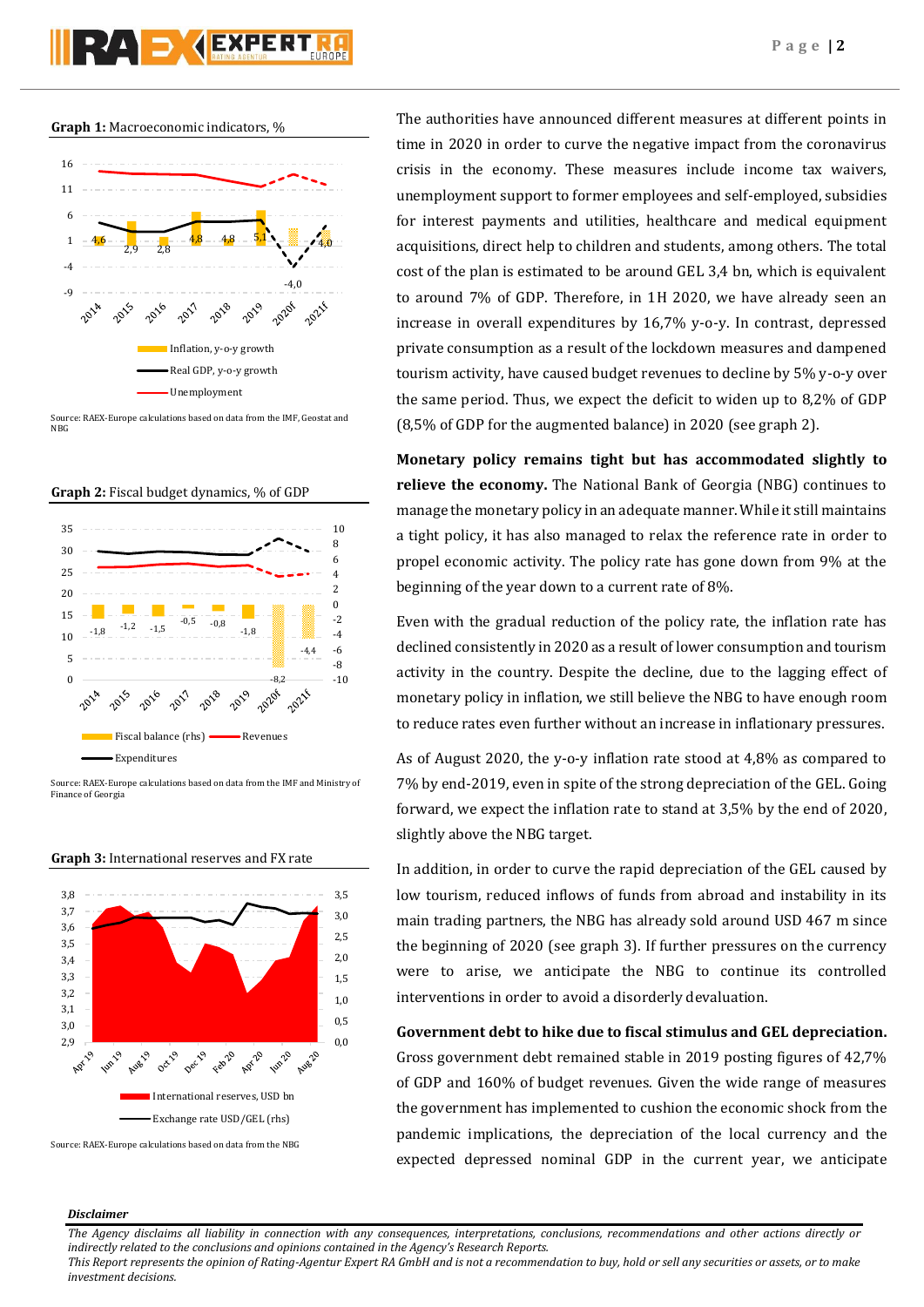# PZA D (EXPERI



**Graph 4:** Government debt dynamics, %

Source: RAEX-Europe calculations based on data from the IMF and Ministry of Finance of Georgia





**Graph 6:** Financial soundness indicators, %



Source: RAEX-Europe calculations based on data from the NBG and WB

government debt to GDP to be around 62,8% by end-2020. In fact, we have already seen a hike in the level of debt; as of August 2020, the level of fiscal obligations increased by 24% in absolute terms as compared to end-2019 (see graph 4).

In regard to the structure of the debt, it remains mixed. Short-term debt climbed slightly in 1Q 2020 to about 4,5% of GDP. However, the share of debt denominated in foreign currency remains high at 78% of overall debt. Even though this is mitigated due to the fact that 92% of this debt is owed to bilateral and multilateral creditors at favorable terms, it still carries risk in case the currency depreciation were to continue. The government has also an upcoming maturity of its Eurobond in 2021 for an amount of USD 500 m, which we anticipate will be met as the amount of government deposits is vast.

Contingent liabilities stemming from inefficient and unprofitable SOEs, as well as power purchasing agreements (PPAs) attributed to hydropower companies with attached government guarantees and public-private partnerships (PPPs) remain elevated and the risk of materialization is moderately high.

**External stance remains weak.** Despite showing resilience to external events, the main threat to the stability of the creditworthiness of Georgia remains the exposure to external shocks. In 2019, both the trade of goods and services, as well as the current account deficits decreased slightly to 8,9% and 5,1% respectively. Both indicators are still quite wide and reflect the country's dependence on imports, remittances and foreign investment. In addition, the external debt of the economy was around 107% of GDP in 2019 and the banking sector remains highly dollarized.

Going forward, as mentioned previously, we expect lower inflow of funds into the economy due to the depressed tourism sector and dampened remittances from abroad, as well as a steep decline in exports as the coronavirus crisis has taken a heavy toll on the main trade partners. Thus, we anticipate the current account balance to worsen further down to -11,3% (see graph 5). Finally, due to the same factors mentioned above, we expect the GEL to remain under stress.

**Banking sector to face challenges.** Even though the banking sector metrics remain acceptable, we already observed a deterioration of the financial soundness indicators as a result of the crisis. As of 2Q 2020, the NPLs to total loans ratio increased slightly up to 2,4%, regulatory capital to risk-weighted assets decreased to 18%, while ROA and ROE stood at -2,4% and -21,7%, marking the first time profitability turned to negative territory since the aftermath of the global financial crisis in 2008 (see graph 6).

#### *Disclaimer*

*The Agency disclaims all liability in connection with any consequences, interpretations, conclusions, recommendations and other actions directly or indirectly related to the conclusions and opinions contained in the Agency's Research Reports.*